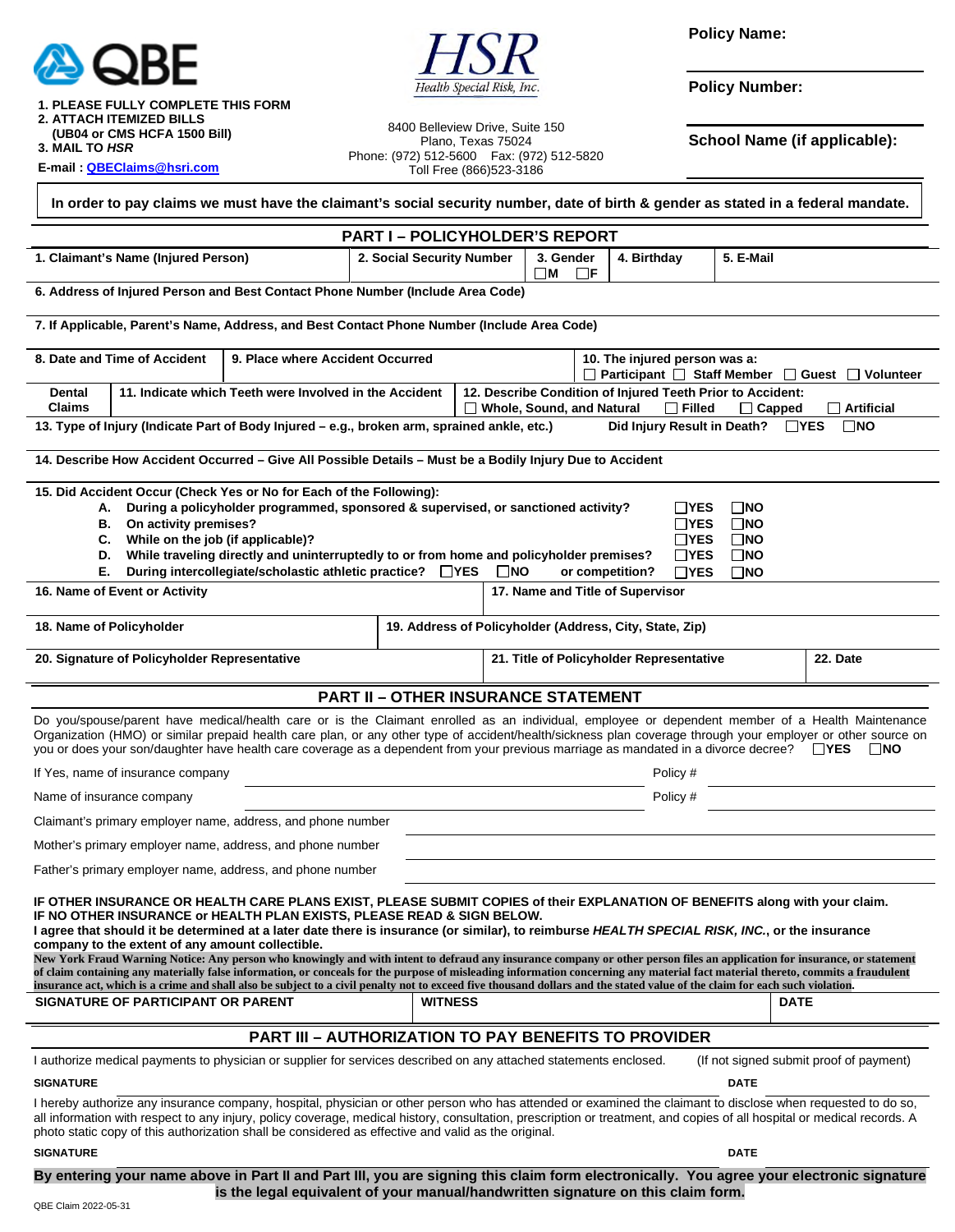#### **FRAUD WARNING NOTICES**

Any person who knowingly presents a false of fraudulent claim for payment of loss or benefit or knowingly presents false information in an application for insurance is guilty of a crime and may be subject to fines and confinement in prison.

#### **STATE SPECIFIC PROVISIONS**

**Alabama** Any person who knowingly presents a false or fraudulent claim for payment of a loss or benefit or who knowingly presents false information in an application for insurance is guilty of a crime and may be subject to restitution fines or confinement in prison, or any combination thereof.

**Alaska** A person who knowingly and with intent to injure, defraud, or deceive an insurance company files a claim containing false, incomplete, or misleading information may be prosecuted under state law.

**Arizona** For your protection Arizona law requires the following statement to appear on this form. Any person who knowingly presents a false or fraudulent claim for payment of a loss is subject to criminal and civil penalties.

**Arkansas Louisiana**  Any person who knowingly presents a false or fraudulent claim for payment of a loss or benefit or knowingly presents false information in an application for insurance is guilty of a crime and may be subject to fines and confinement in prison.

- **Colorado** It is unlawful to knowingly provide false, incomplete, or misleading facts or information to an insurance company, for the purpose of defrauding or attempting to defraud the company. Penalties may include imprisonment, fines, denial of insurance and civil damages. Any insurance company or agent of an insurance company who knowingly provides false, incomplete, or misleading facts or information to a policyholder or claimant, for the purpose of defrauding or attempting to defraud the policyholder or claimant, with regard to a settlement or award payable for insurance proceeds shall be reported to the Colorado Division of Insurance within the Department of Regulatory Agencies.
- **Connecticut** This form must be completed in its entirety. Any person who intentionally misrepresents or intentionally fails to disclose any material fact related to a claimed injury may be guilty of a felony.
- **Delaware Idaho**  Any person who knowingly, and with intent to injure, defraud or deceive any insurer, files a statement of claim containing any false, incomplete or misleading information is guilty of a felony.
- **District of Columbia**  WARNING: It is a crime to provide false or misleading information to an insurer, for the purpose of defrauding the insurer or any other person. Penalties include imprisonment and/or fines. In addition, an insurer may deny insurance benefits if false information materially related to a claim was provided by the applicant.
- **Florida** Any person who knowingly and with intent to injure, defraud, or deceive any insurer files a statement of claim or an application containing any false, incomplete, or misleading information is guilty of a felony of the third degree.
- Hawaii For your protection, Hawaii law requires you to be informed that presenting a fraudulent claim for payment of a loss or benefit is a crime punishable by fines or imprisonment, or both.

**Indiana** A person who knowingly and with intent to defraud an insurer, files a statement of claim containing any false, incomplete, or misleading information commits a felony.

- **Kentucky** Any person who knowingly and with intent to defraud any insurance company or other person files a statement of claim containing any materially false information or conceals, for the purpose of misleading, information concerning any fact material thereto commits a fraudulent insurance act, which is a crime.
- **Maine** It is a crime to knowingly provide false, incomplete or misleading information to an insurance company for the purpose of defrauding the company. Penalties may include imprisonment, fines, or denial of insurance benefits.
- **Maryland** Any person who knowingly and willfully presents a false or fraudulent claim for payment of

a loss or benefit or who knowingly and willfully presents false information in an application for insurance is guilty of a crime and may be subject to fines and confinement in prison.

**Michigan North Dakota South Dakota**  Any person who knowingly and with intent to defraud any insurance company or another person, files a statement of claim containing any materially false information or conceals, for the purpose of misleading information concerning any fact material thereto, commits a fraudulent insurance act, which is a crime and subject the person to criminal civil penalties.

- **Minnesota** A person who files a claim with intent to defraud or helps commit a fraud against an insurer is guilty of a crime.
- Nevada Any person who knowingly files a statement of claim containing any misrepresentation or any false, incomplete or misleading information may be guilty of a criminal act punishable under state or federal law, or both and may be subject to civil penalties.
- **New Hampshire**  Any person who, with a purpose to injure, defraud or deceive any insurance company, files a statement of claim containing any false, incomplete or misleading information is subject to prosecution and punishment for insurance fraud as provided in RSA 638:20.
- **New Jersey** Any person who includes any false or misleading information on an application for an insurance policy is subject to criminal and civil penalties.
- New Mexico Any person who knowingly presents a false or fraudulent claim for payment of a loss or benefit or knowingly presents false information in an application for insurance is guilty of a crime and may be subject to civil fines and criminal penalties.
- New York Any person who knowingly and with intent to defraud any insurance company or other person files an application for insurance, or statement of claim containing any materially false information, or conceals for the purpose of misleading information concerning any material fact material thereto, commits a fraudulent insurance act, which is a crime and shall also be subject to a civil penalty not to exceed five thousand dollars and the stated value of the claim for each such violation.
- **Ohio** Any person who, with intent to defraud or knowing that he is facilitating a fraud against an insurer, submits an application, or files a claim containing a false or deceptive statement is guilty of insurance fraud.

**Oklahoma** WARNING: Any person who knowingly, and with intent to injure, defraud or deceive any insurer, makes any claim for the proceeds of an insurance policy containing any false, incomplete or misleading information is guilty of a felony.

**Oregon** Any person who knowingly and with intent to defraud or solicit another to defraud an insurer: (1) by submitting an application, or (2) by filing a claim containing a false statement as to any material fact thereto, may be committing a fraudulent insurance act, which may be a crime and may subject the person to criminal and civil penalties.

Pennsylvania Any person who knowingly and with intent to defraud any insurance company or other person files an application for insurance or statement of claim containing any materially false information or conceals for the purpose of misleading, information concerning any fact material thereto commits a fraudulent insurance act, which is a crime and subjects such person to criminal and civil penalties.

**Rhode Island West Virginia**  Any person who knowingly presents a false or fraudulent claim for payment of a loss or benefit or knowingly presents false information in an application for insurance is guilty of a crime and may be subject to fines and confinement in prison.

**Tennessee Virginia**  It is a crime to knowingly provide false, incomplete or misleading information to an insurance company for the purpose of defrauding the company. Penalties include imprisonment, fines and denial of insurance benefits.

**Washington** 

Texas Any person who knowingly presents a false or fraudulent claim for the payment of a loss is guilty of a crime and may be subject to fines and confinement in state prison.

**Utah** Any person who knowingly presents false or fraudulent underwriting information, files or causes to be filed a false or fraudulent claim for disability compensation or medical benefits or submits a false or fraudulent report or billing for health care fees or other professional services is guilty of a crime and may be subject to fines and confinement in state prison. Utah Workers Compensation claims only.

California For your protection California law requires the following to appear on this form: Any person who knowingly presents false or fraudulent claim for the payment of a loss is guilty of a crime and may be subject to fines and confinement in state prison.